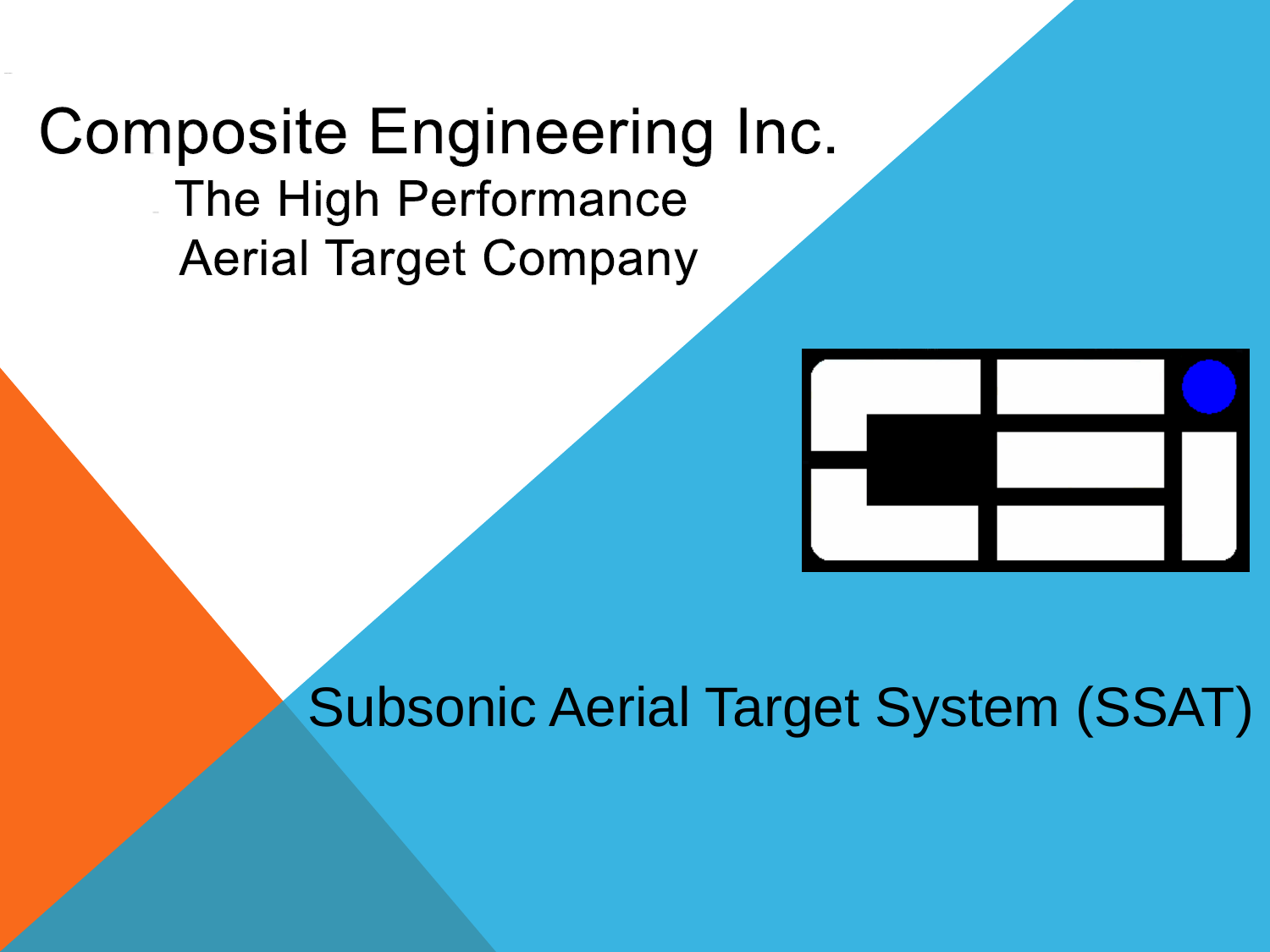# BACKGROUND

#### **The Navy uses aerial targets as surrogates of Anti-Ship Cruise Missile (ASCM) threats to:**

- Test the effectiveness of shipboard Air Defense systems
- Train Fleet forces in the use of Air-to Air Missile (AAM)
- Train Surface-to-Air Missile (SAM) systems.

**The SSAT represents the subsonic class of ASCM threats in support of Test and Evaluation (T&E) of weapons systems acquisition programs.**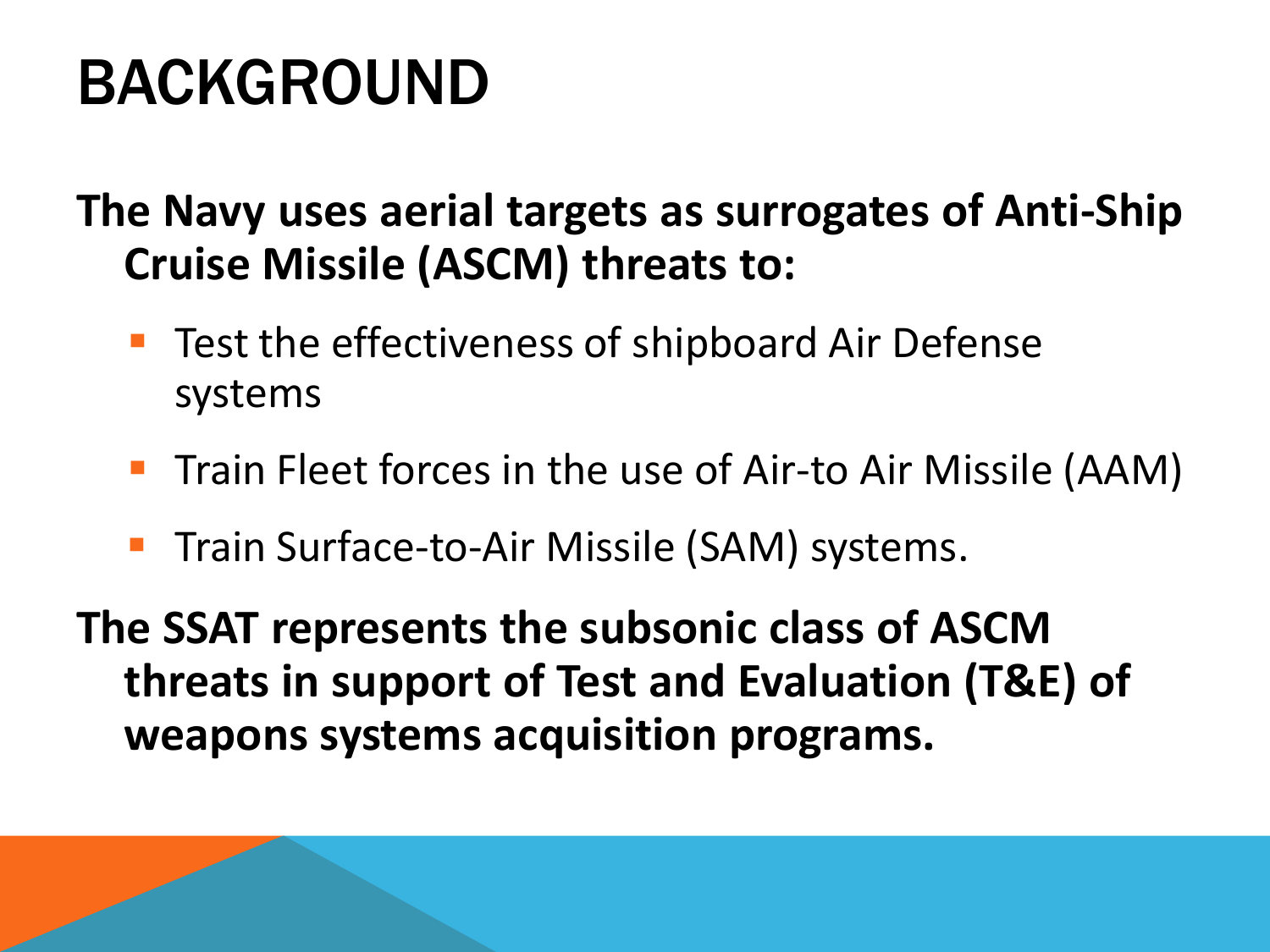# KEY PERFORMANCE PARAMETERS

#### The Design Meets or Exceeds all KPP's

| <b>Key Performance Parameters</b>                                                                                        | <b>Threshold</b>                                    | Objective                           | <b>SSAT Projected</b><br>Performance  |  |  |
|--------------------------------------------------------------------------------------------------------------------------|-----------------------------------------------------|-------------------------------------|---------------------------------------|--|--|
| Maximum Speed at Low Altitude<br>[Mach (M) at feet (ft) above wave crest at WMO<br>Sea State (SS) conditions]            | 0.90 M @ 10.0 ft @<br>SS <sub>3</sub>               | 0.95 M @ 6.6 ft<br>@ SS 5           | $0.90M \& 6.6ft, 0.95M$<br>@ 10ft SS3 |  |  |
| <b>Minimum Altitude</b><br>[ft above wave crest]                                                                         | 10.0 ft @ 0.90M @<br>SS <sub>3</sub>                | 6.6 ft @ 0.95M @<br>SS <sub>5</sub> | $0.90M \& 6.6ft, 0.95M$<br>@ 10ft SS3 |  |  |
| <b>Maneuverability</b><br>[Constant Gravitational Force (g)]                                                             | 6.0 g $@$ 500 ft                                    | 8.0 g @ 500 ft                      | 8.0 g @ 500 ft,<br>50% fuel           |  |  |
| Maneuverability During Programmable Weave at<br>Minimum Altitude and Maximum Speed<br>[Instantaneous g]                  | $1.0 - 6.0 g$                                       | $1.0 - 8.0 g$                       | $1.0 - 8.0 g$                         |  |  |
| <b>Target Size Characteristics [inches]</b><br>[Dimensions During Target Presentation]<br>Length<br><b>Diameter</b>      | 149.0 - 258.0 inches<br>13.0 - 21.0 inches          | No Objective<br>Requirement         | 207 inches<br>19.6 inches             |  |  |
| <b>Radar Cross Section (RCS) Reduction</b><br>[X-band, monostatic]<br>[Decibels per square meter $(dBsm)$ ] $\pm$ 2 dBsm | $[-14.6, -10.0, -3.0,$<br>$0.0$ dBsm $] \pm 2$ dBsm | $-17.0$ dBsm $\pm 2$<br>dBsm        | <b>Threshold</b>                      |  |  |
| Material Availability $(A_M)$                                                                                            | 0.85                                                | 0.95                                | 0.85                                  |  |  |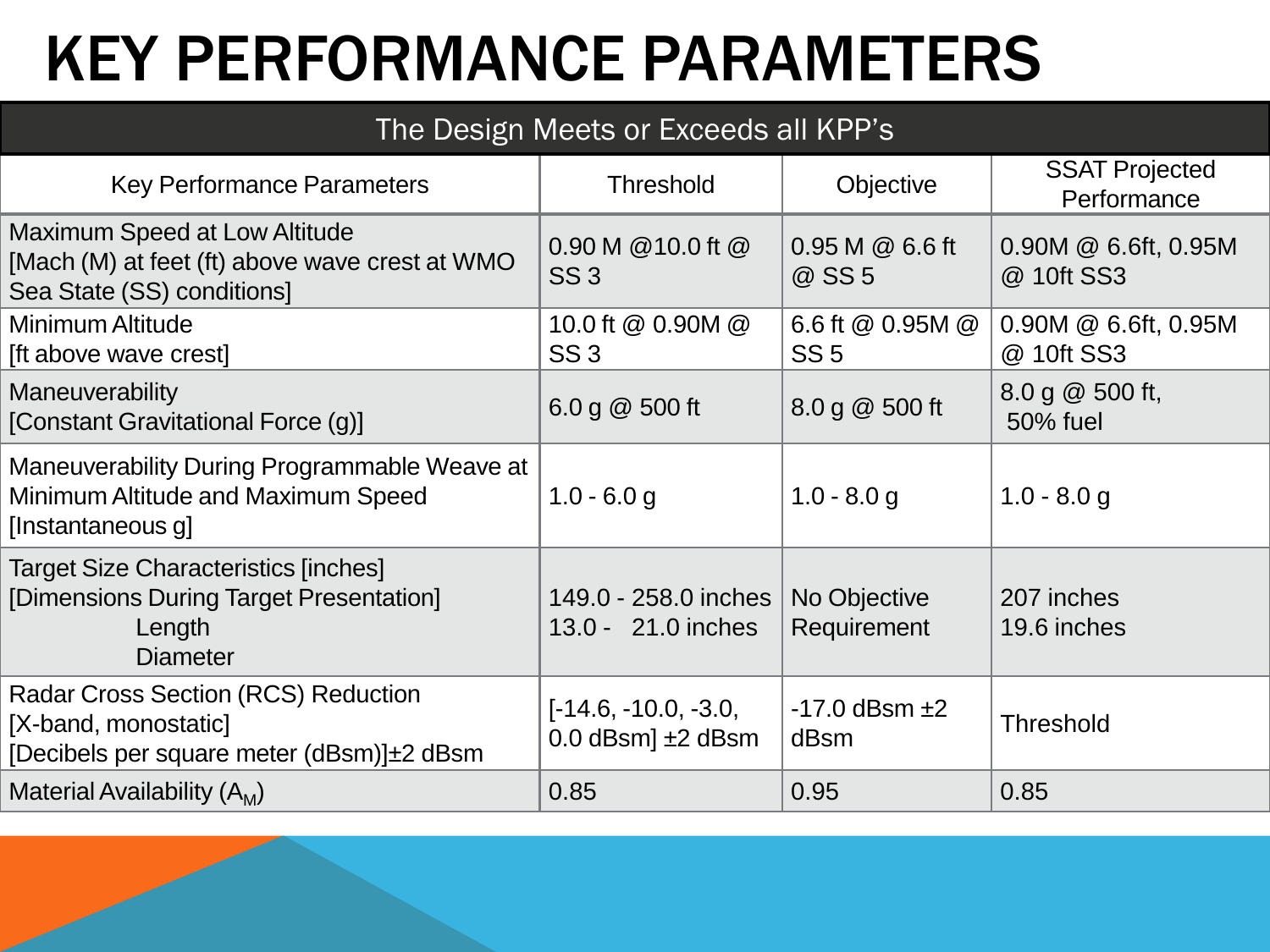# KEY SYSTEM ATTRIBUTES

| The Design Meets or Exceeds all KSA's                                                                                            |                    |                    |                                      |  |  |  |  |  |  |
|----------------------------------------------------------------------------------------------------------------------------------|--------------------|--------------------|--------------------------------------|--|--|--|--|--|--|
| <b>Key System Attributes</b>                                                                                                     | <b>Threshold</b>   | Objective          | <b>SSAT Projected</b><br>Performance |  |  |  |  |  |  |
| Reliability $(R_M)$                                                                                                              | 0.94               | 0.98               | 0.94                                 |  |  |  |  |  |  |
| Range [nautical miles (nmi)]<br>At most efficient speed at<br>20,000 ft (Kft)<br>At 0.90M at 50.0 ft Above<br>Ground Level (AGL) | 300 nmi<br>150 nmi | 400 nmi<br>200 nmi | 400 nmi<br>200 nmi                   |  |  |  |  |  |  |
| <b>Endpoint Accuracy</b><br>[Fixed and Moving]                                                                                   | $+100$ ft          | $+25$ ft           | $+100$ ft                            |  |  |  |  |  |  |
| Air Vehicle Retrieval Mode                                                                                                       | Land and Sea       | <b>NR</b>          | Land and Sea                         |  |  |  |  |  |  |
| Service Life - Air Vehicle<br>[number of flights (flts)]                                                                         | 20 flts            | 30 flts            | 30 flts                              |  |  |  |  |  |  |
| <b>Turn-Around Cost</b><br>[Fiscal Year (FY) 08 \$]                                                                              | \$11,000           | \$9,500            | \$11,000                             |  |  |  |  |  |  |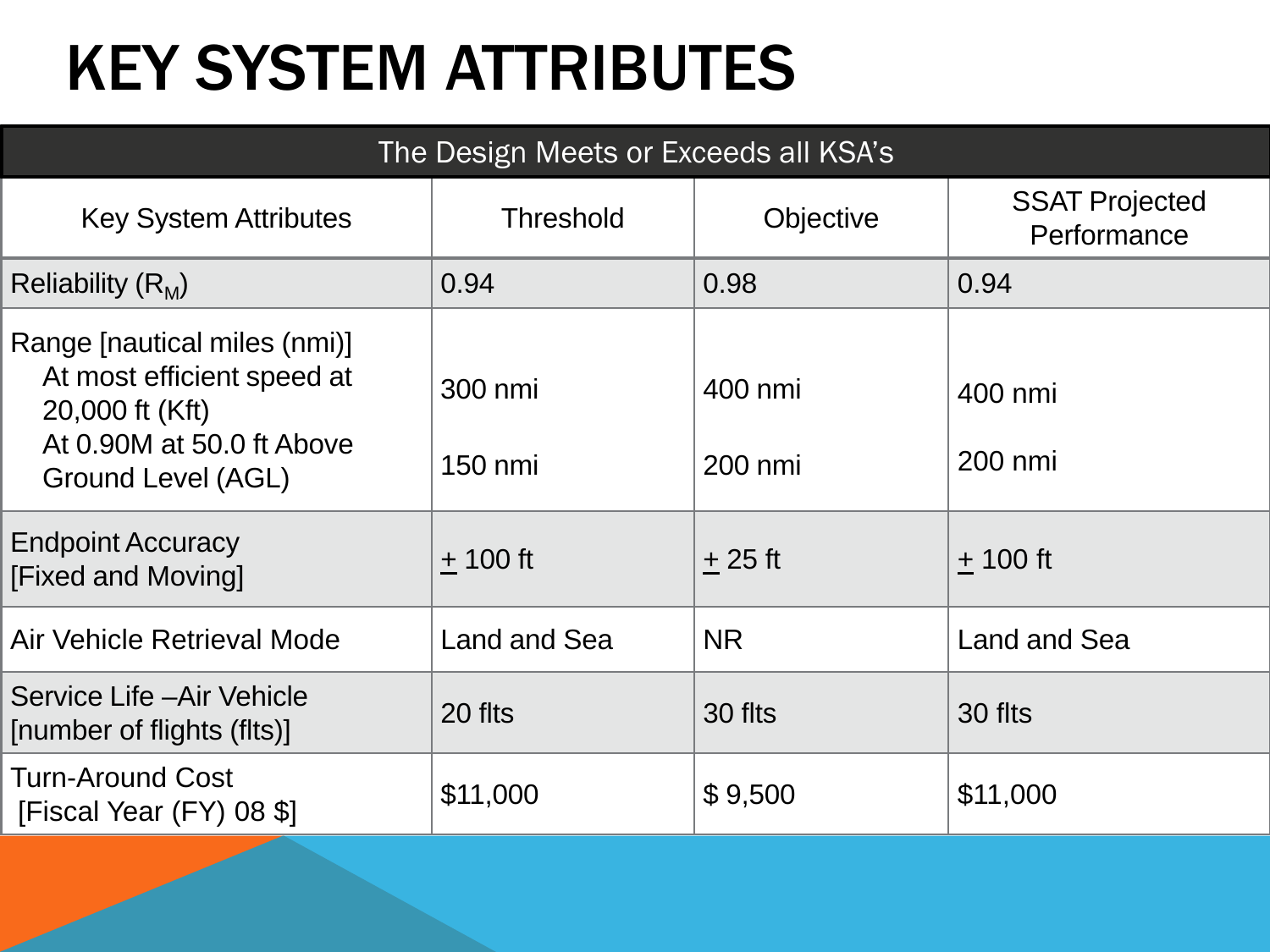# KEY VEHICLE SPECIFICATIONS

| Length               | 207 inches                                                                             |  |  |  |  |  |  |  |
|----------------------|----------------------------------------------------------------------------------------|--|--|--|--|--|--|--|
| Wingspan             | 84 inches                                                                              |  |  |  |  |  |  |  |
| Range                | 217 nmi @ 0.9M, 50 ft. (KPP); 576 nmi @ 400 KTAS, 20k ft. (KPP);<br>800+ nmi @ 30k ft. |  |  |  |  |  |  |  |
| <b>Altitude</b>      | 6.6 ft $AGL - 45k$ ft MSL                                                              |  |  |  |  |  |  |  |
| Speed                | $0.45 - 0.96$ Mach @ SL (KPP); Maximum: 1.1 Mach @ 40k ft.<br><b>MSL</b>               |  |  |  |  |  |  |  |
| Endurance            | 120+ min. $@$ 30k ft.;<br>22 min @ 0.9M, 50 ft.                                        |  |  |  |  |  |  |  |
| Dry Weight           | $531 - 653$ lb.                                                                        |  |  |  |  |  |  |  |
| <b>Fuel Capacity</b> | 62 gal.                                                                                |  |  |  |  |  |  |  |
| Max Launch<br>Weight | 1,350 lb. w/o RATOs                                                                    |  |  |  |  |  |  |  |
| <b>Engine Thrust</b> | 1,000 lb Static Sea level                                                              |  |  |  |  |  |  |  |
| Fuel                 | JP-8, JP-5, or Jet-A                                                                   |  |  |  |  |  |  |  |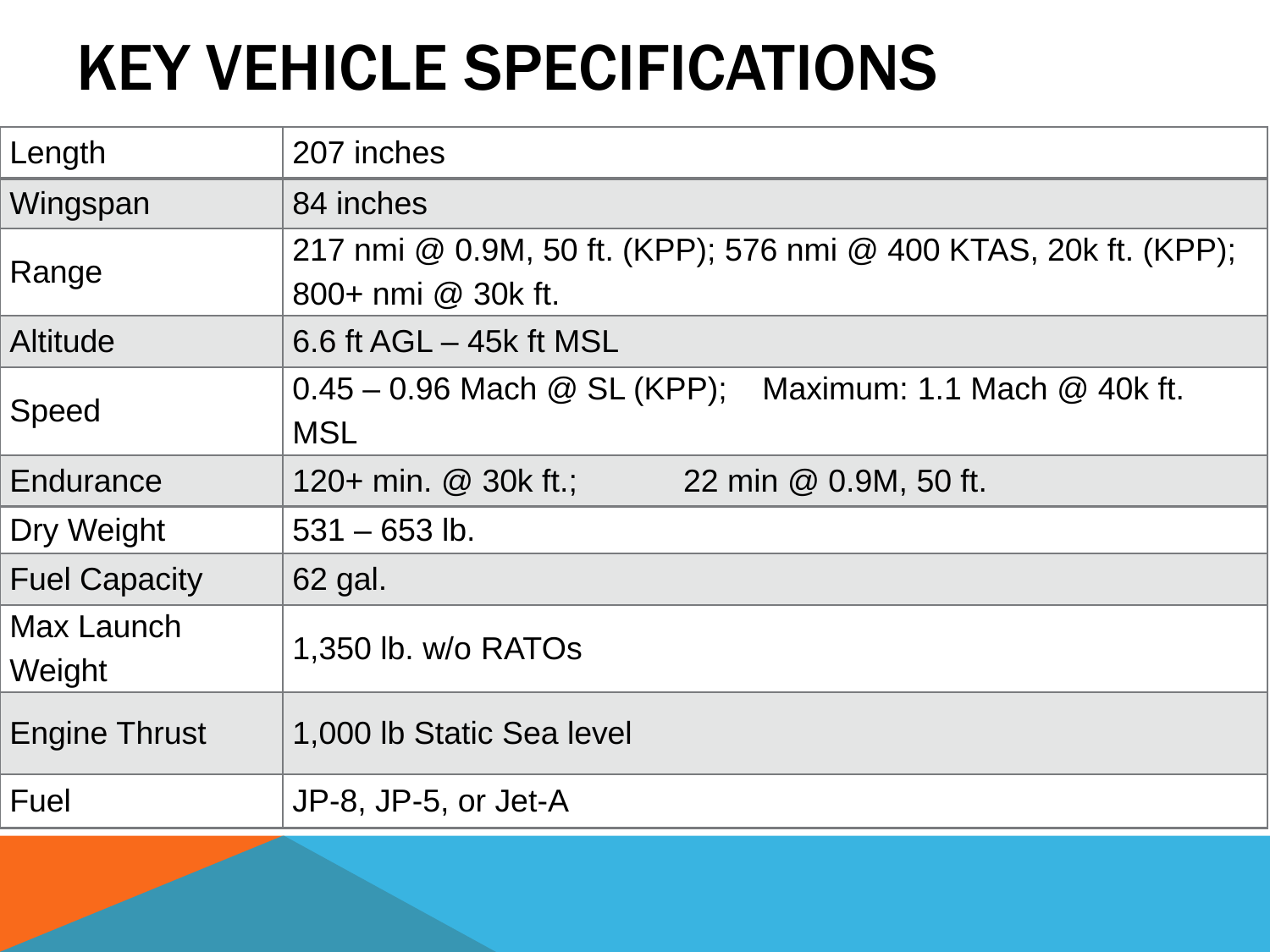## **OVERALL DIMENSIONS**

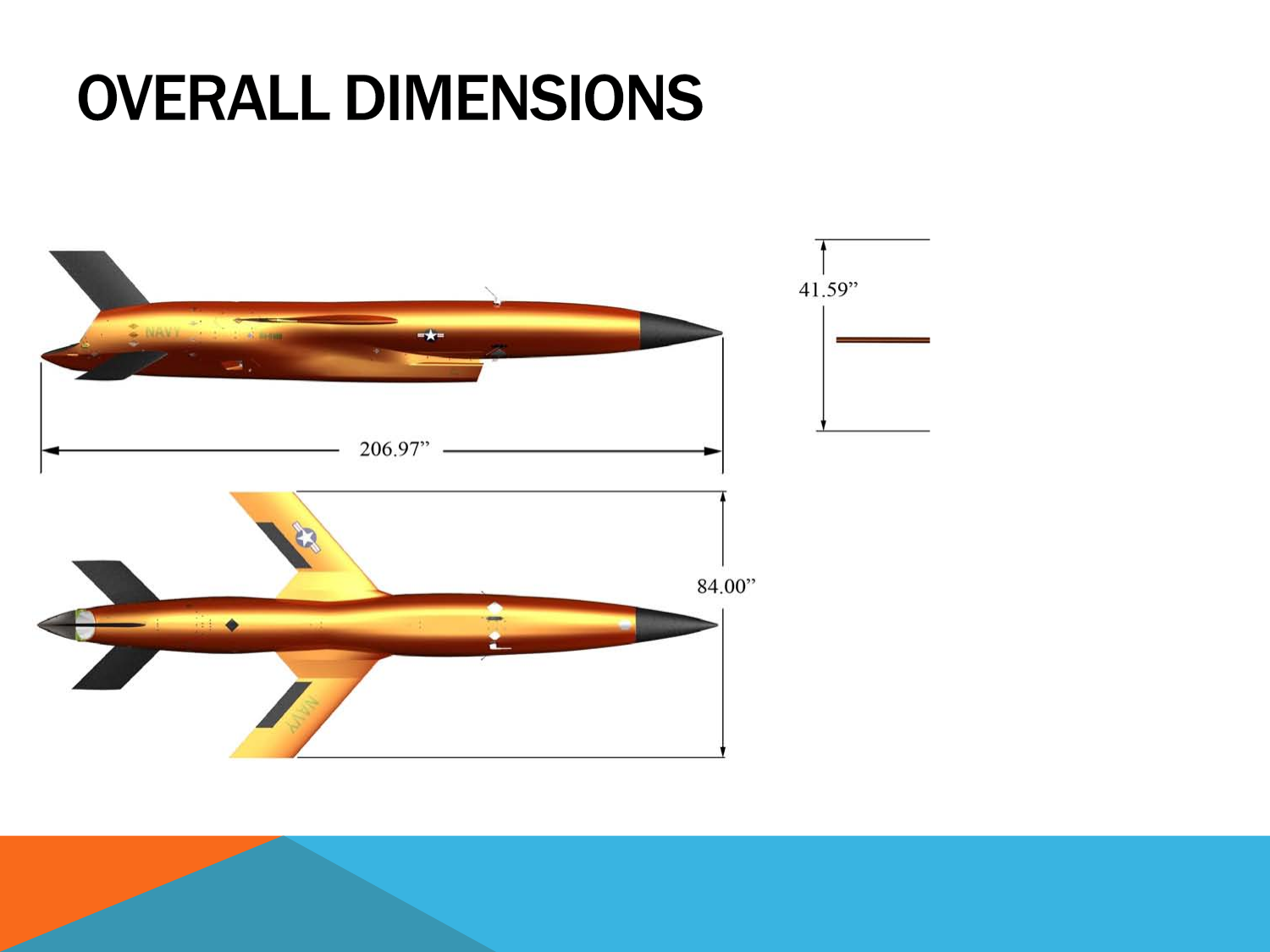# TARGET SIZE COMPARISON



SSAT is the replacement for the BQM-74E and BQM-34S targets.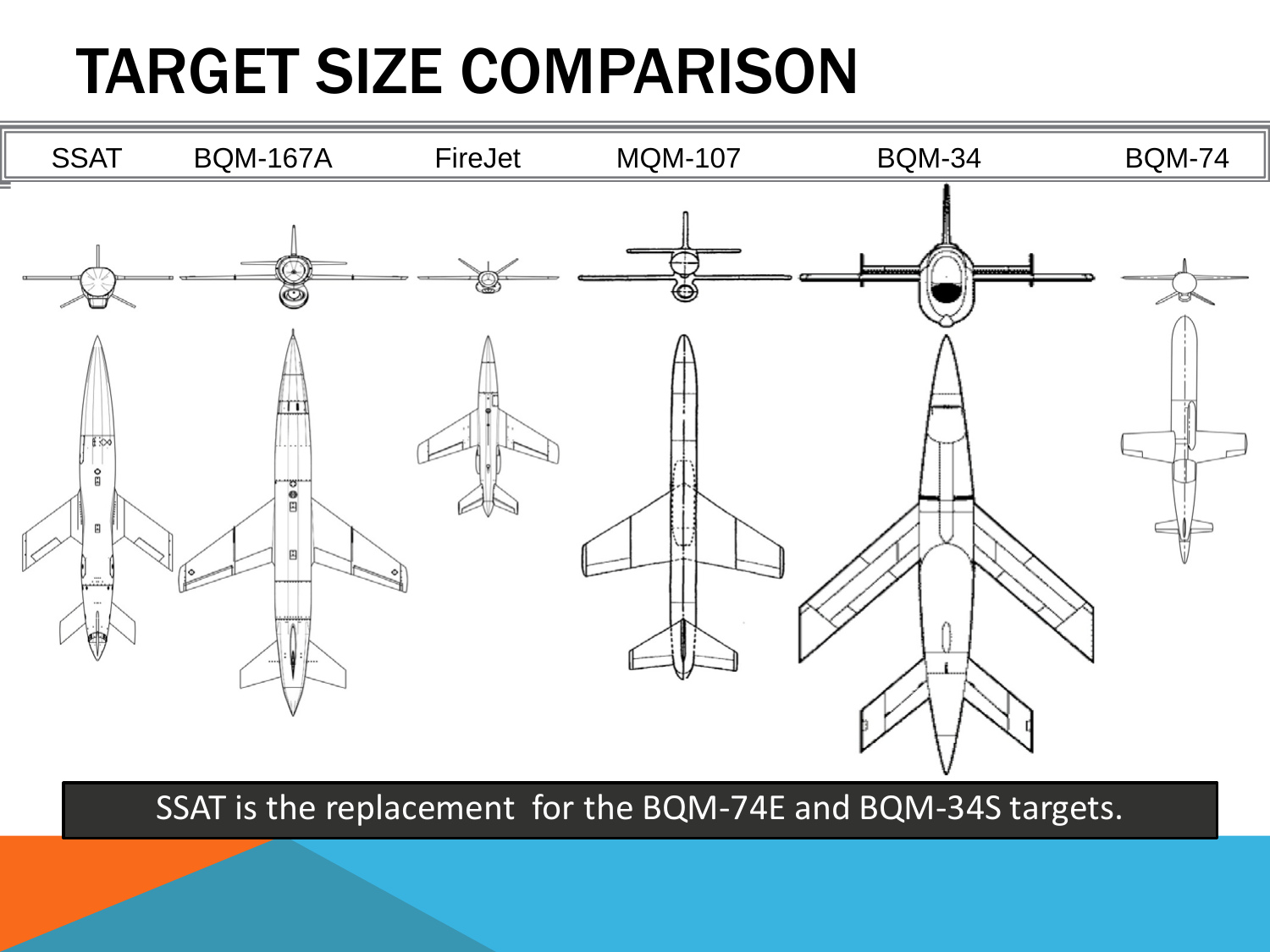# SURFACE LAUNCHER

- **The Combined Transport Launch Rail (CTLR) provides multiple functions:** 
	- **Vehicle Transportation**
	- **Engine Run Test Stand**
	- **Launch Platform**
	- **Maintenance Platform**
- **RATO Assembly**
	- **Controlled, Predicable Separation**
	- **Insensitive to misalignment**
- **The RATO firing assembly is the same GFE as used for the BQM-74E**



Combined Transport Launch Rail (CTLR) Assembly



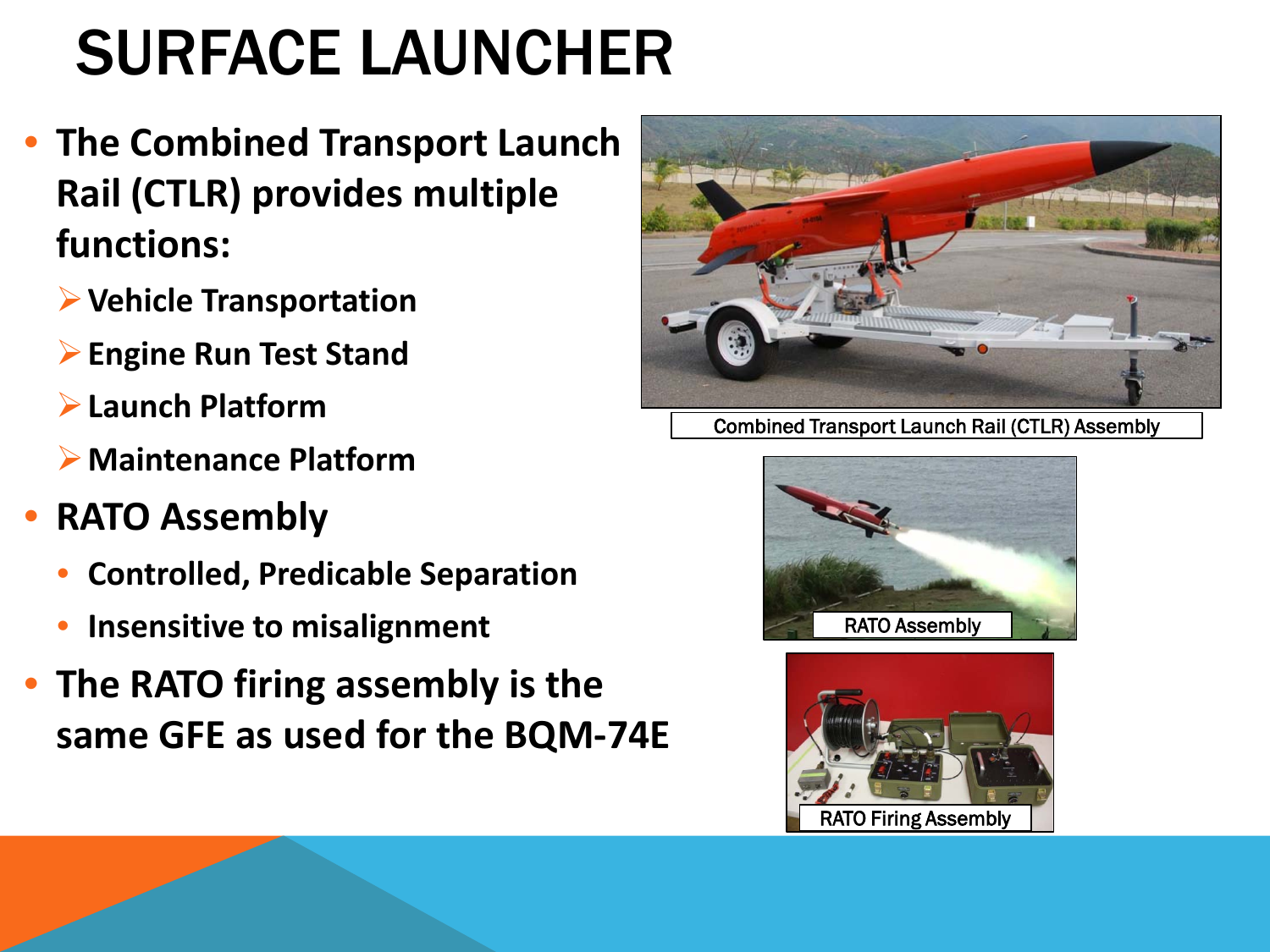# FLOATATION / HELO TOW

High strength Kevlar® retrieval loop integrated into a water activated flotation bag





Attachment point provides good attitude for high speed towing- no need for a stabilizing chute



SPOT Personal Tracker with an internal battery mounted with our flotation bag

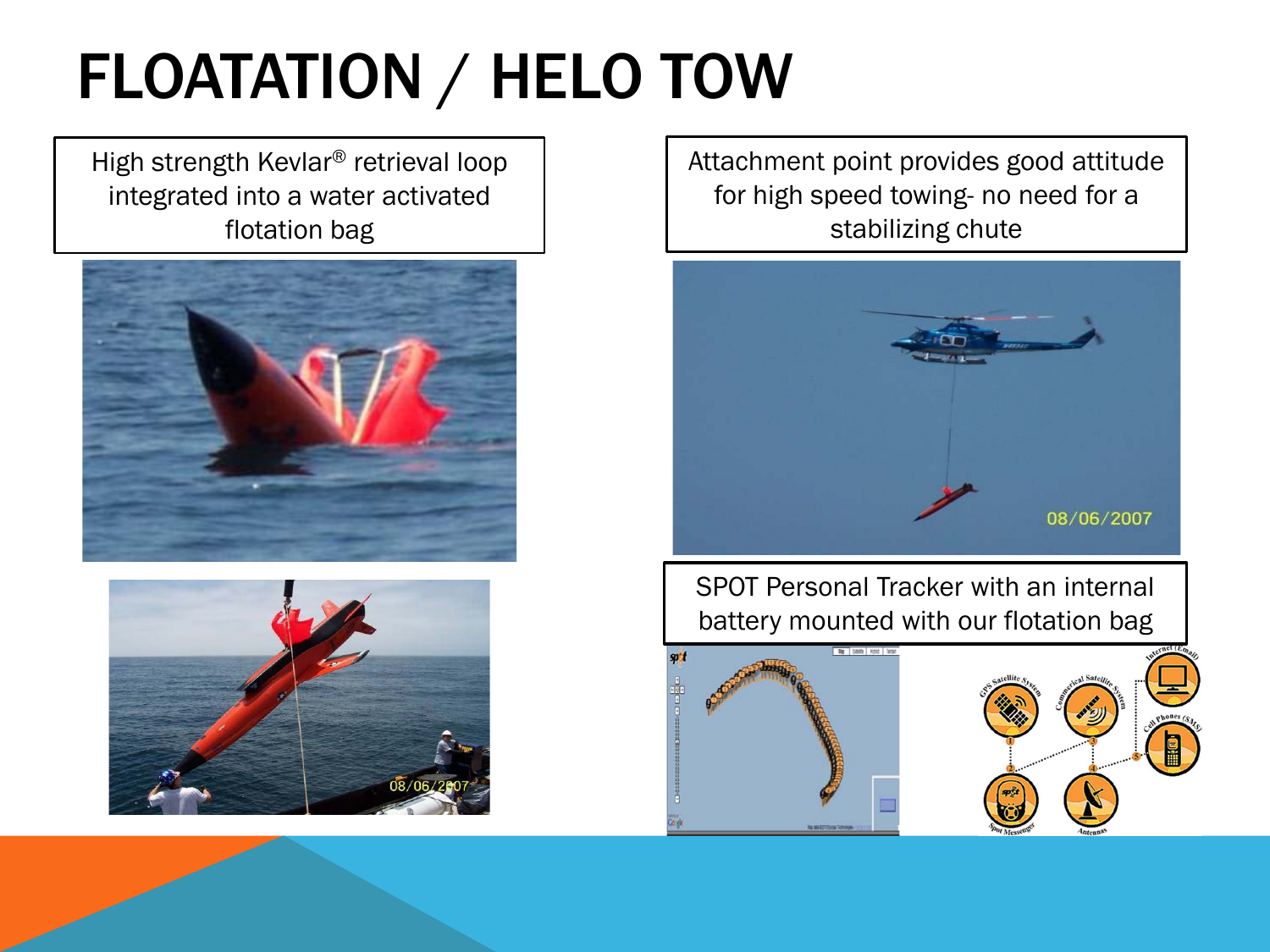# SSAT PROGRAM SCHEDULE

| Task Name                | 2011               |    |               |                           | 2012             |          |                               |                    |                |                          | 2013             | 2014            |                              |    |                |
|--------------------------|--------------------|----|---------------|---------------------------|------------------|----------|-------------------------------|--------------------|----------------|--------------------------|------------------|-----------------|------------------------------|----|----------------|
|                          | Q1                 | Q2 | Q3            | Q4                        | Q1               | Q2       | Q3                            | Q4                 | Q <sub>1</sub> | Q2                       | Q3               | Q4              | Q1                           | Q2 | Q3             |
| <b>SETR EVENTS</b>       |                    |    | SRR (BR       |                           | <b>PDR</b>       |          |                               |                    |                | CDR                      |                  | <b>FRR</b>      |                              |    | <b>SVR/PRR</b> |
|                          |                    |    | <b>OTHEOR</b> |                           | <b>SRXXXIRRE</b> |          |                               |                    |                | K) I                     |                  | OO              |                              |    |                |
|                          |                    |    |               |                           | SSR              |          |                               |                    |                |                          |                  | TRR             |                              |    |                |
| PROGRAM                  | soc                |    | MFG Start     |                           | DT-B1A 1stFLT    |          |                               |                    |                |                          |                  | DT-B2 1st FLT   |                              |    | EOC            |
| <b>EVENTS</b>            |                    |    |               |                           | ◠                |          |                               |                    |                |                          |                  |                 |                              |    |                |
|                          |                    |    |               |                           | Ship E001        |          |                               |                    |                |                          |                  |                 |                              |    |                |
| DT-B1A                   |                    |    |               |                           |                  |          | DT-B1A FLT                    |                    |                |                          |                  |                 |                              |    |                |
|                          |                    |    |               |                           |                  | 12an     |                               | a ka ku            |                |                          |                  |                 |                              |    |                |
| DT-B1B                   |                    |    |               |                           |                  |          |                               |                    |                | DT-B1B FLT               |                  |                 |                              |    |                |
|                          |                    |    |               |                           |                  |          |                               |                    |                | <u>SAMA MAMA MAMA MA</u> |                  |                 |                              |    |                |
| DT-B <sub>2</sub>        |                    |    |               |                           |                  |          |                               |                    |                |                          |                  |                 | DT-B2FLT                     |    |                |
|                          |                    |    |               |                           |                  |          |                               |                    |                |                          |                  |                 | <u>II. KIA AIA AIA AIA A</u> |    |                |
| TESTING<br><b>EVENTS</b> | <b>Wind Tunnel</b> |    |               | <b>ANT/RCSInital Test</b> |                  | GRD Vibe |                               |                    |                |                          |                  |                 |                              |    |                |
|                          |                    |    |               | <b>AVTest</b>             |                  |          | <mark>∦</mark> ANT /RCSTest T |                    | Enviro         |                          |                  |                 |                              |    |                |
|                          |                    |    |               |                           | Range I&T        |          |                               | Luneburg lens Test |                | E3 Testing               |                  |                 |                              |    |                |
|                          |                    |    |               |                           |                  |          |                               |                    |                |                          |                  |                 |                              |    |                |
| <b>LOG EVENTS</b>        | TO Conf            |    |               |                           | 15 % IPR         | 30% IPR  |                               |                    |                | 70 % IPR                 |                  | Gov AV Training |                              |    |                |
|                          |                    |    |               | ↷                         |                  | ⌒        |                               |                    |                |                          |                  |                 |                              |    |                |
|                          |                    |    |               |                           |                  |          |                               |                    |                |                          | Develop Training |                 |                              |    |                |